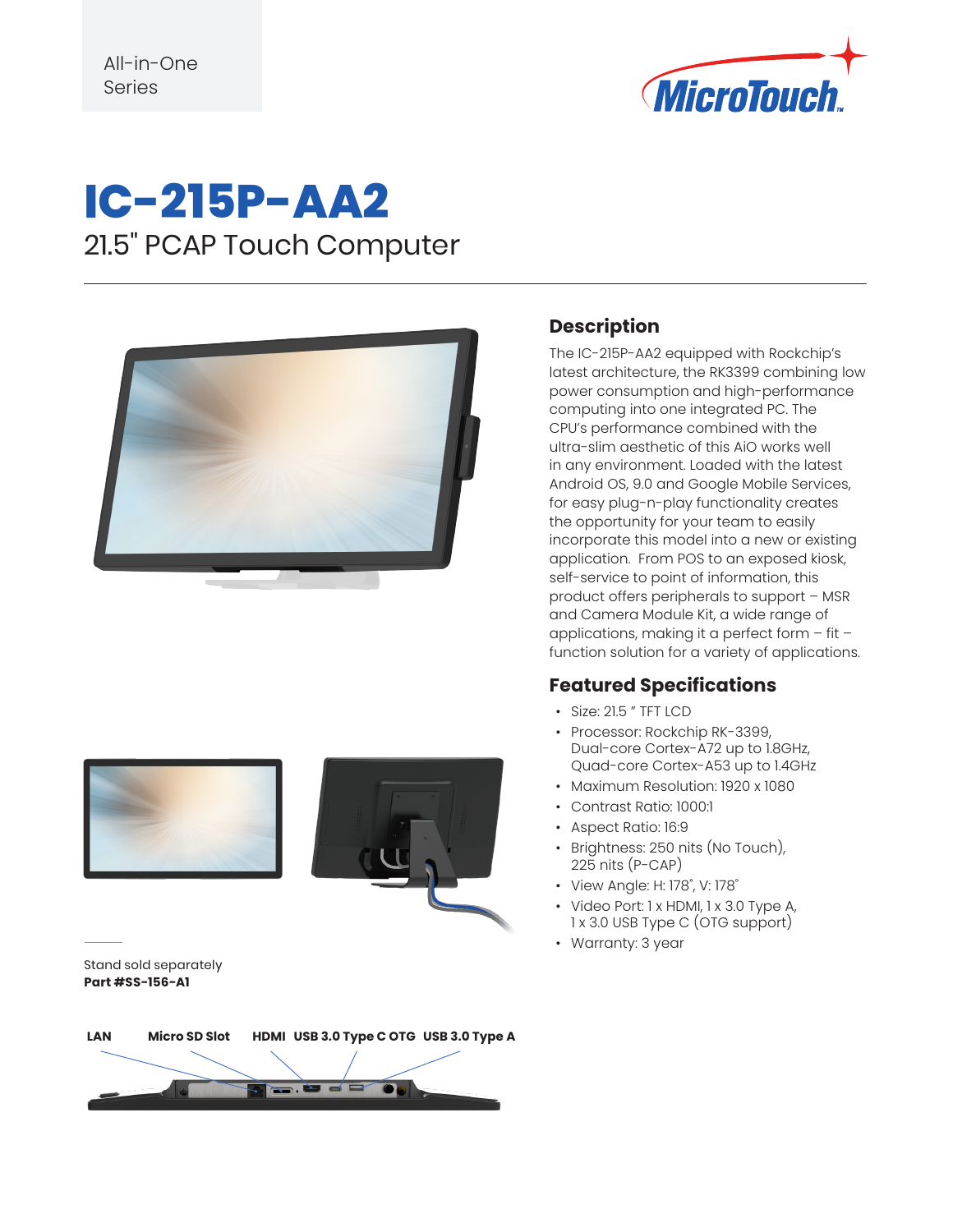## **Specifications**

### **System Configuration**

| Processor             | Rockchip RK-3399, Dual-core Cortex-A72 up to 1.8GHz,<br>Quad-core Cortex-A53 up to 1.4GHz |
|-----------------------|-------------------------------------------------------------------------------------------|
| <b>GPU</b>            | Mali-T860 MP4                                                                             |
| <b>System Memory</b>  | <b>4GB LPDDR4</b>                                                                         |
| <b>Storage Device</b> | 32GB eMMC                                                                                 |
| Wi-Fi & Bluetooth     | 802.11 a/b/g/n/ac, Bluetooth 4.0 (Support BLE)                                            |
| <b>GPS</b>            | Enabled                                                                                   |

### **Touch LCD Display**

| Size / Resolution       | 21.5" TFT LCD / 1920 x 1080           |
|-------------------------|---------------------------------------|
| <b>Touch Screen</b>     | Projected Capacitive Touch, 10 Points |
| Brightness (Touch Type) | 250 nits (No Touch), 212 nits (P-CAP) |
| Contrast Ratio          | 3000:1                                |
| View Angle              | H: 178°, V: 178°                      |
| Display Surface         | 7H Hardness durable glass             |

#### **I/O Ports**

| USB Port        | 1 x USB 3.0 Type A, 1 x USB 3.0 Type C OTG (Supports DP 1.2 4-lane) |
|-----------------|---------------------------------------------------------------------|
| <b>LAN Port</b> | $1x$ LAN $(10/100/1000$ Mbps)                                       |
| Video Port      | 1 x HDMI (1080p 60Hz support)                                       |
| Power Input     | 1x12vDC                                                             |
| SD Slot         | 1 x Micro SD Slot (SDHC 2.0 support)                                |

### **Operating System Support**

OS **Android 9.0 with Google Mobile Services** 

#### **Physical Properties**

| Power Supply                          | Max. 60W (12V, 5A) External Power Adaptor |
|---------------------------------------|-------------------------------------------|
| Speaker                               | $2 \times 2W$                             |
| Material                              | Plastic, Glass, SECC Metal                |
| <b>Housing Color</b>                  | Dark Gray                                 |
| Dimensions $(W \times H \times D)$ mm | 510.96mm x 308.01mm x 37.9mm              |
| Net Weight (kg)                       | 4.0 <sub>kg</sub>                         |
| Gross Weight (kg)                     | 6.2kg                                     |
| Carton $(W \times H \times D)$ mm     | 610mm x 405mm x 160mm                     |
| <b>VESA</b>                           | 100mm x 100mm                             |